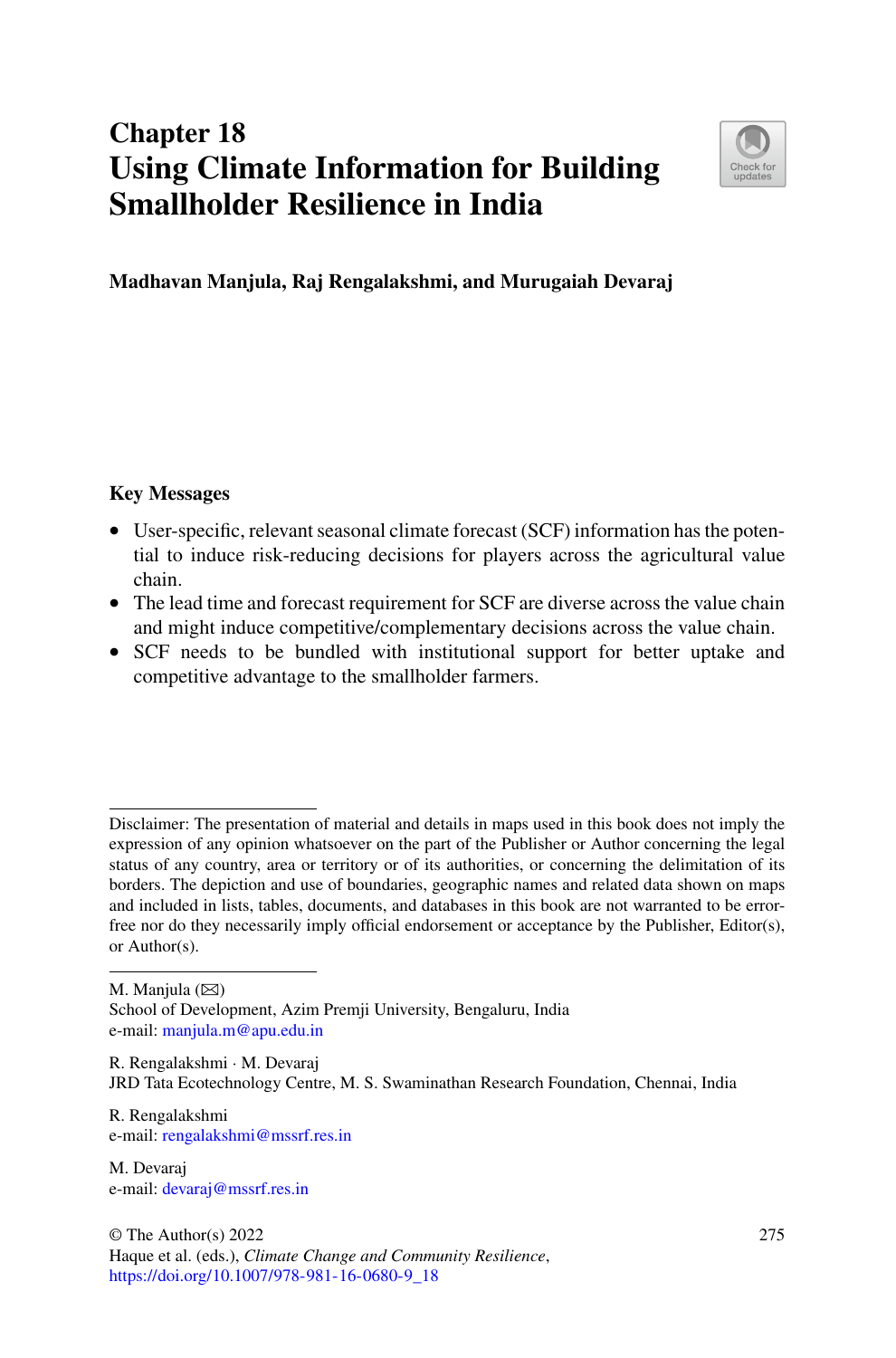#### **18.1 Introduction**

Shifting rainfall patterns, increasing rate of extreme events changing temperature regimes are some of the outcomes of climate variability and climate change influencing agricultural production. While all the factors pose threat to crop cultivation, climate variability during the crop season is a major source of agriculture production risk (Legler et al., [1999;](#page-13-0) Paz et al., [2006\)](#page-14-0) in rainfed systems. The impact of climate variability on agricultural productivity is manifested through crop loss due to floods or seasonal droughts induced by excessive or insufficient rains during the crop season. Variability in temperature and relative humidity during the growing season triggers sporadic pest and disease outbreaks resulting in massive crop losses (Jones et al., [2017;](#page-13-1) Tanyi et al., [2018\)](#page-14-1). The impact of climate variability on the farming system has a multiplier effect on the other players across the agricultural value chain ultimately posing a challenge to the local agricultural economy and food security (Lipper et al., [2014;](#page-13-2) Wheeler & Von Braun, [2013\)](#page-14-2).

Knowledge of climate variability prior to crop season and its incorporation in management decisions across the value chain is touted as the key adaptation strategy for intra-seasonal climate variability. In India, in addition to the existing short and medium range weather forecasts disseminated by the Indian Meteorological Department (IMD), access to reliable intra-seasonal and seasonal climate forecasts (month to multi-month time frames) could induce a set of adaptive responses that might help to reduce production risks posed by climate variability (Meinke et al., [2006\)](#page-14-3). Sivakumar [\(2006\)](#page-14-4) reported that access to forecasts of meteorological risks and timely agro-meteorological advisories can assist farmers to take appropriate strategic and tactical decisions to cope with changing climate. Climate consortiums in South America, Africa and West Asia have in the past attempted to generate and disseminate seasonal climate forecast (SCF) (Hansen & Sivakumar, [2006;](#page-13-3) Pulwarty, [2007\)](#page-14-5). But these attempts have not yielded the desired results due to various reasons (Bruno Soares & Dessai, [2016;](#page-13-4) Hansen et al., [2011;](#page-13-5) Rickards et al., [2014\)](#page-14-6)

The reasons range from low predictive skill of the forecasts at finer spatial and temporal scales, lack of easy access to SCF, challenges in interpreting probabilistic SCF and inability of the end user to take up adaptive responses based on SCF, and attitude and psychology to taking risks (McCrea et al., [2005;](#page-14-7) Vogel & O'Brien, [2007\)](#page-14-8). The other challenge is communicating probability-based climate forecasts to the end users. Several studies on application of SCF information indicate the risk of a deterministic interpretation of probabilistic forecast information and the use of empirical approaches in explaining the probabilistic nature of SCF (Hansen et al., [2007;](#page-13-6) Suarez & Patt, [2004\)](#page-14-9). Communication tools which adopt a participatory approach in disseminating SCF have been reported to be effective in Africa and India (Hansen et al., [2007;](#page-13-6) Meinke et al., [2006\)](#page-14-3). Another challenge is meeting the diverse seasonal climate information needs of different actors involved in the crop value chains. To improve the relevance of climate forecasts, it is imperative to identify the decision-relevant attributes of forecast information for specific activities and actors and incorporate that into the forecasts (Stern & Easterling, [1999\)](#page-14-10).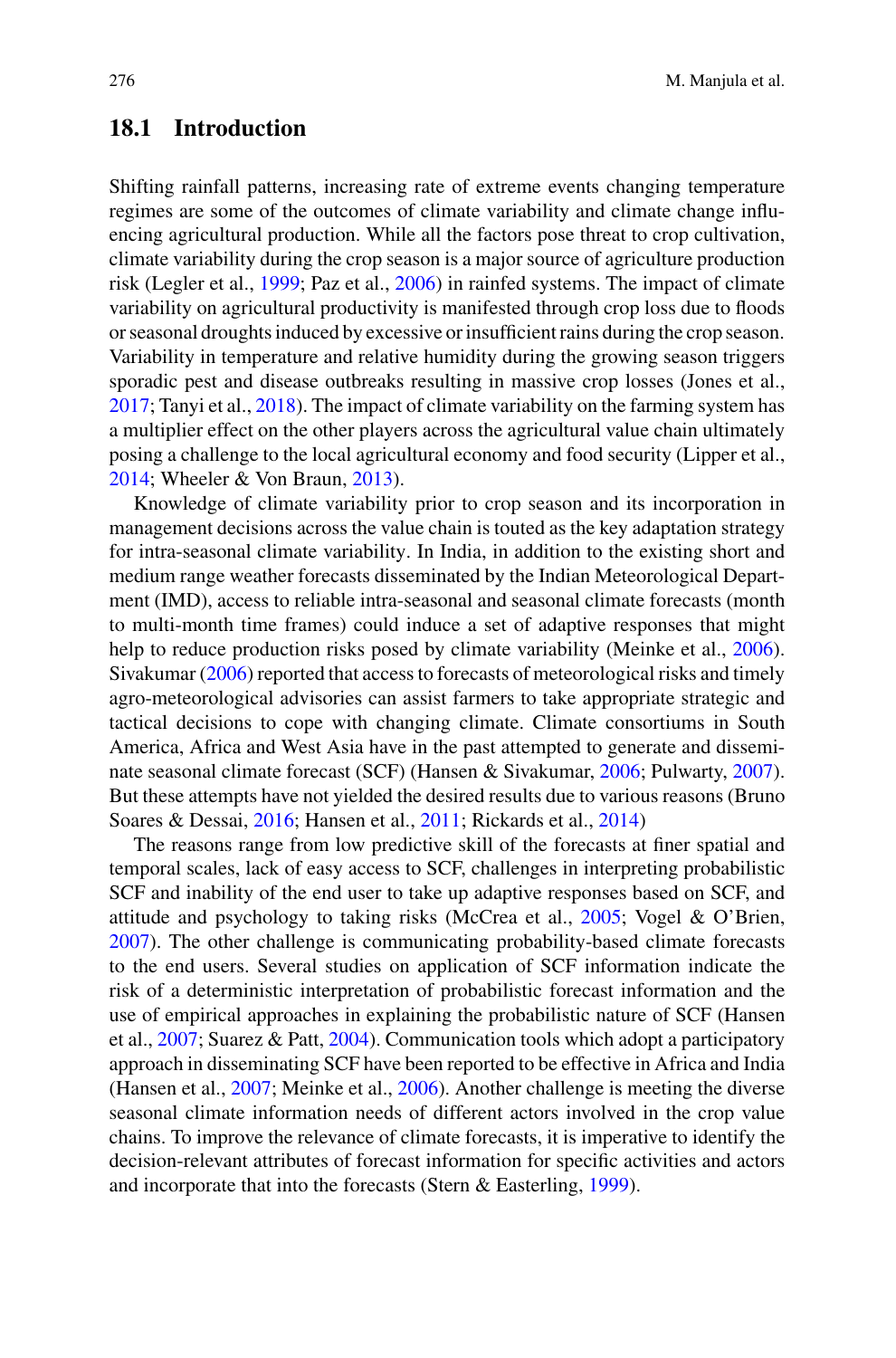Experiences from across the globe show that SCF information should have reasonably good predictive skill, be locale specific, be tailor-made to end user requirement and be communicated through a participatory approach using customised communication tools to have better uptake (Vogel  $& O'$ Brien, [2007\)](#page-14-8). This is particularly useful to know as pointed out by Bahinipathi and Patnaik [\(2021,](#page-13-7) Chap. 4 of this volume) when they examined the factors that determine farmer adaptation behaviour.

This paper is drawn from a multi-country multidisciplinary project that aims to investigate the use of SCF in enhancing food security in South Asia. The project also aimed to develop a blueprint for improved seasonal climate information across case study regions in the Indian Ocean Rim Countries. The paper details the project experience in the state of Tamil Nadu, India.

#### **18.2 Study Area and Methods**

The study was conducted in Dindigul district, located in south-western Tamil Nadu and geographically spread over  $6266.64 \text{ km}^2$ . The economy is predominantly agrarian. The major crops are maize and other cereals, vegetables, pulses, cotton, oilseeds, paddy and sugarcane. Agriculture is predominantly rainfed, and the main agriculture season is from October to December. The district receives a mean annual rainfall of 845.6 mm. The region benefits more from north-east monsoon (53%), and the maximum rainfall is between October and December. January and February are the months, which receive minimum (49.6 mm) rainfall. The coefficient of variation in the inter-annual period is around 30%. The farmers in this region have a strong perception of climate variability and relate it to the frequent water-deficit years, premature end, late onset and uneven distribution of rains (Fig. [18.1\)](#page-3-0).

The study adopted a value chain approach and included on-farm and off-farm players across the agricultural value chain of the major crops cultivated in that region. Mixed methods were used to elicit information on existing climate risk management, nature of climate information needed, and dissemination networks. Semi-structured interviews were conducted to collect quantitative information from farmers. Samples were drawn using stratified sampling technique. A total of 242 marginal and small farmers were surveyed. Participatory appraisal tools such as resource mapping, social mapping, seasonal calendar, trend analysis, time use studies and gender analysis were used to elicit qualitative information. The off-farm players were engaged in the study through consultative workshops and one-on-one interviews. Reflective learning methods like decision analysis were used to communicate SCF information.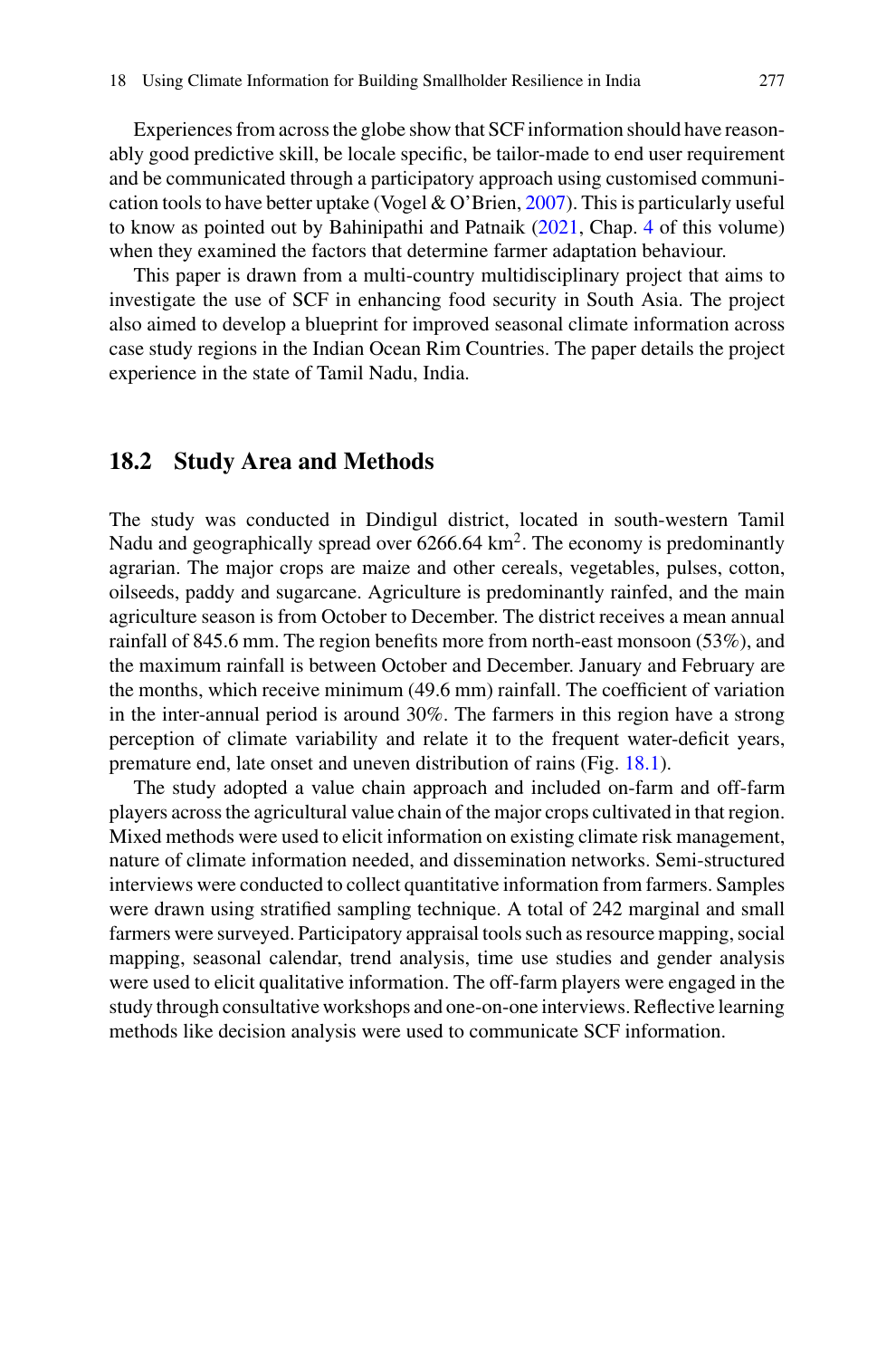

<span id="page-3-0"></span>**Fig. 18.1** Location of the study area. *Source* M. S. Swaminathan Research Foundation

#### **18.3 Results and Discussion**

### *18.3.1 Stakeholder Perception of Climate Risks*

Rainfall was the major climate risk articulated by players across the value chain. However, there were striking differences in the aspect of rainfall that was considered critical for farming and business by the respective stakeholders. Extreme weather events like droughts and floods were cited as climate risks that were impacting at a regional level. Farming was sensitive to late/early onset of monsoon, unequal intra-seasonal distribution of rainfall, extended dry spell after sowing, extended dry spell/excess rainfall during flowering, excess rainfall at harvest, untimely and inadequate rain during the season (Table [18.1\)](#page-4-0).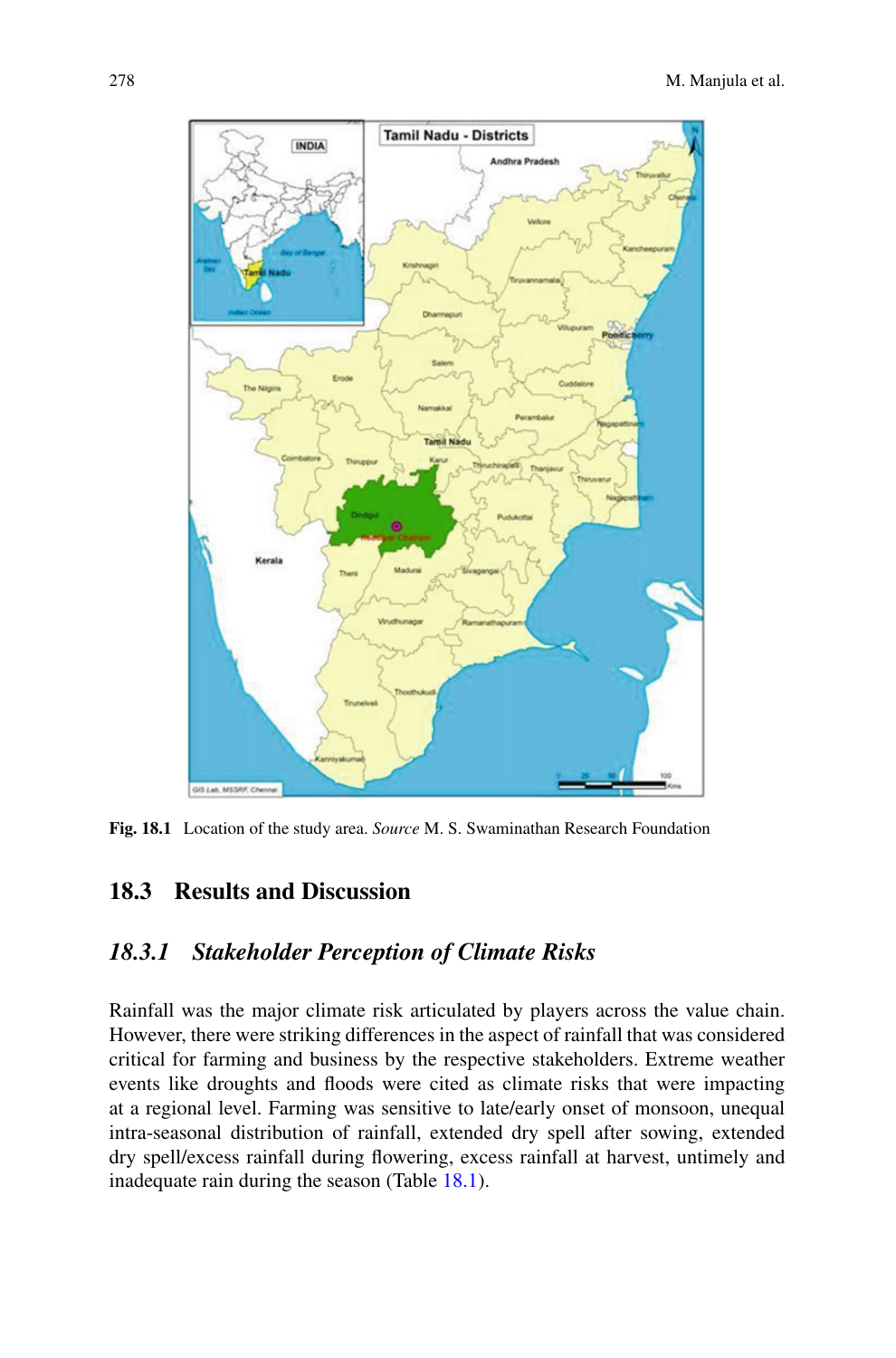<span id="page-4-0"></span>

| <b>Table 18.1</b> Climate risks<br>experienced by farmers in the<br>last three agricultural seasons | Climate risk                                           | Number of farmers articulating<br>respective climate risks |
|-----------------------------------------------------------------------------------------------------|--------------------------------------------------------|------------------------------------------------------------|
|                                                                                                     | Late/early onset of monsoon                            | 108                                                        |
|                                                                                                     | Unequal distribution of<br>rainfall in the season      | 51                                                         |
|                                                                                                     | Extended dry spell after<br>sowing                     | 55                                                         |
|                                                                                                     | Excess rainfall in peak<br>flowering/harvesting season | 122                                                        |
|                                                                                                     | Untimely rains                                         | 53                                                         |
|                                                                                                     | In adequate amount of<br>rainfall during the season    | 79                                                         |

*Source* Field Data

*Note* Total will not add up to 242 as there are multiple responses from each respondent

# *18.3.2 Key Decisions and Climate Information of Relevance*

The key decisions and the climate variable that would influence these decisions for farmers and extension agents who provide crop management advisories to farmers are detailed in Table [18.2.](#page-4-1)

| Key decisions                                                                     | Key climate variable that informs the decisions                              |
|-----------------------------------------------------------------------------------|------------------------------------------------------------------------------|
| Time of sowing                                                                    | Onset of monsoon                                                             |
| Choosing of crops/crop variety                                                    | Total rainfall and its intra-seasonal distribution                           |
| Irrigation management—timing of irrigation<br>and quantity of water to be applied | Total rainfall and its intra-seasonal distribution                           |
| Resource use allocation—labour and finance                                        | Total rainfall and its intra-seasonal distribution                           |
| Fertiliser application—quantity, type and<br>stage of application                 | Distribution of rainfall across the crop growth<br>stages                    |
| Timing of pesticide application                                                   | Wind direction and speed; rainfall distribution<br>across crop growth stages |
| Time of harvest                                                                   | Distribution of rainfall during the crop<br>maturation stages                |

<span id="page-4-1"></span>**Table 18.2** Key on-farm decisions and influence of climate information

*Source* Field Data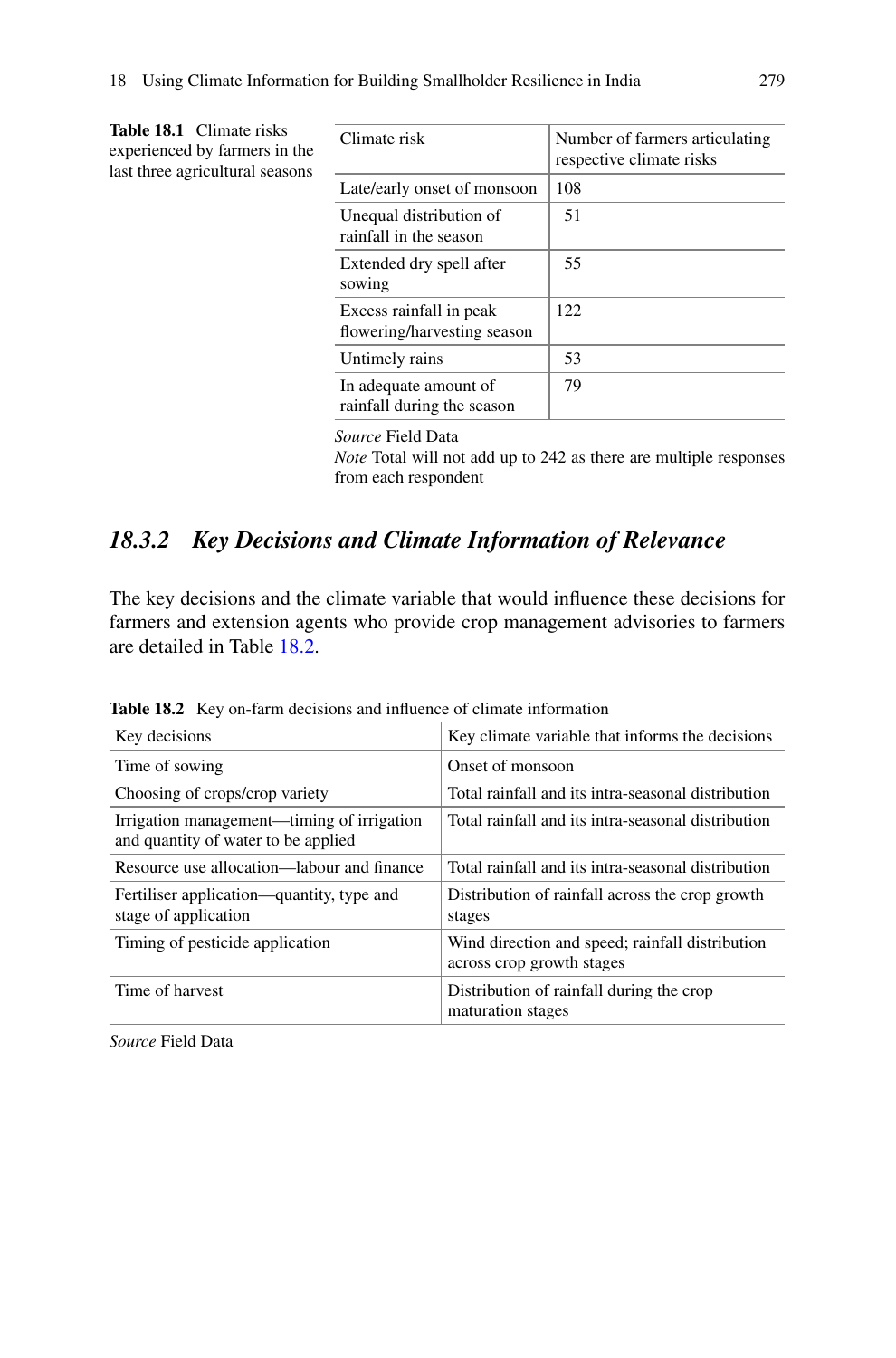Aspects like total amount of rainfall during the season, onset of monsoon and intra-seasonal distribution of rainfall are said to influence the business decisions of input dealers. The major business decisions affected by climate/weather parameters for an input dealer are as given below:

- Stocking of inputs (seeds/fertilisers/pesticides)—quantity, type and time
- Transport of inputs (seeds/fertilisers/pesticides)—time
- Supply of inputs (seeds/fertilisers/pesticides)—quantity, type and time.

# *18.3.3 Current Source of Climate Information Across Stakeholders and Its Utility*

The stakeholders have access to nowcast (very short term, up to 2 h), and short and medium range forecasts given by the Indian Meteorological Department (IMD). The forecasts are received through television, radio, newspapers and mobile phones. In addition to these public sources, farmers in the study area receive medium range weather forecast information through the Village Knowledge Centre (VKC) and Farmer Producer Company (FPC) network. Majority of farmers also rely on traditional knowledge for climate information. This is evident from the use of proverbs and folk songs that refers to climate parameters like rainfall, wind direction and wind speed in this region. The major sources of traditional knowledge are the older farmers, local astrologers and the almanac. However, traditional knowledge was said to be losing its relevance in a changing climate. The medium-range forecasts given by IMD for Dindigul district are based on the readings from Agro-Meteorological Field Unit (AMFU) located within Reddiarchatram block within the district. Hence, the forecasts and the advisories based on these forecasts come with 70–80% accuracy and are said to be useful and reliable for decision-making. Interestingly, the VKC-FPC network is also a major source of non-climatic information related to agriculture and allied sectors in the region. The FPO also plays the role of input supplier and produce aggregator to its shareholders. For shareholding members, the FPO is the nodal agency for accessing locale-specific information, technology and inputs and output markets. Thus, the VKC-FPC network supports the farmers to act on the climate information-based agro-advisories.

#### *18.3.4 Strengthening Reach of Existing Climate Information*

At present, weather/climate information is being communicated through mass media like television, radio and newspaper. Among these channels, television has the highest reach. But the weather bulletins disseminated through television are usually given at the end of the news bulletin and mostly go unnoticed. Measures like telecasting the weather report at the beginning of the news bulletin, having a dedicated weather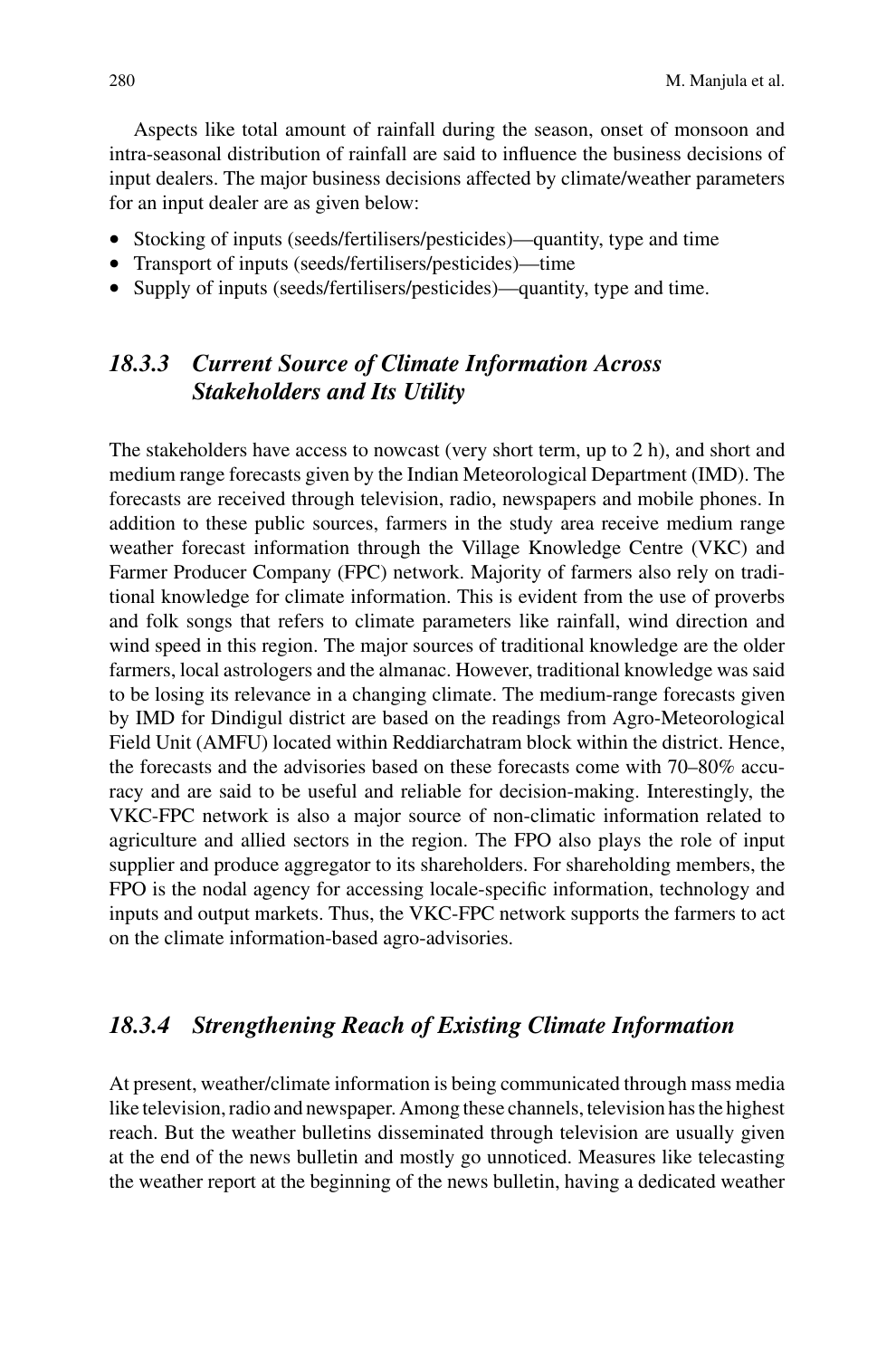channel and running scrolling text on district-specific climate information at frequent intervals throughout the day, were articulated as strategies to increase the reach of weather/climate information through television.

Communicating weather/climate information through mobiles was felt to be more effective since mobile technology had better reach in the region. It was suggested that the government should make it mandatory for all service providers to disseminate weather information through mobiles and emphasise this as a criterion for granting licence for operation.

### *18.3.5 Seasonal Forecast Requirement (Parameters and Lead Times) Across Stakeholders*

Different stakeholders articulated different requirements for the seasonal forecast information (Table [18.3\)](#page-6-0). The climatic parameters demanded by farmers are total rainfall, onset and distribution of total rainfall across the season. Of this, distribution of rainfall across seasons was articulated as important climate information by about 66% of respondents. Climate forecasts with a maximum of one-month lead time were thought to help in strategic on-farm decisions with more than 50% respondents echoing this. Seasonal climate forecasts with longer (2–6 months) lead times were said to have no relevance for farmers in the region.

On the other hand, off-farm players like input dealers, insurance agents and credit institutions required information with 3–6-months lead time to make strategic decisions. Input companies and district-level wholesale dealers of inputs saw a lot of potential for strategic business planning and risk reduction if forecasts are given 6 months before the start of the season. The sub-dealers at the block level demanded forecast information with a lead time of 1–2 months. The local village-level traders required information on total rainfall and its distribution with a one-month lead time.

| Forecast requirement                      | No. of farmers articulating |
|-------------------------------------------|-----------------------------|
| Total rain for the season                 | 68                          |
| Onset of rain for the season              | 78                          |
| Distribution of rain<br>(intra-seasonal)  | 160                         |
| Lead time in months/days before<br>sowing | No. of farmers articulating |
| One.                                      | 135                         |
| Two                                       | 40                          |
| Three                                     | 3                           |
| 3–4 days before sowing                    | 81                          |

<span id="page-6-0"></span>**Table 18.3** Forecast and lead time requirements expressed by farmers

*Source* Field Data

*Note* Total may not add up to 242 as there are multiple responses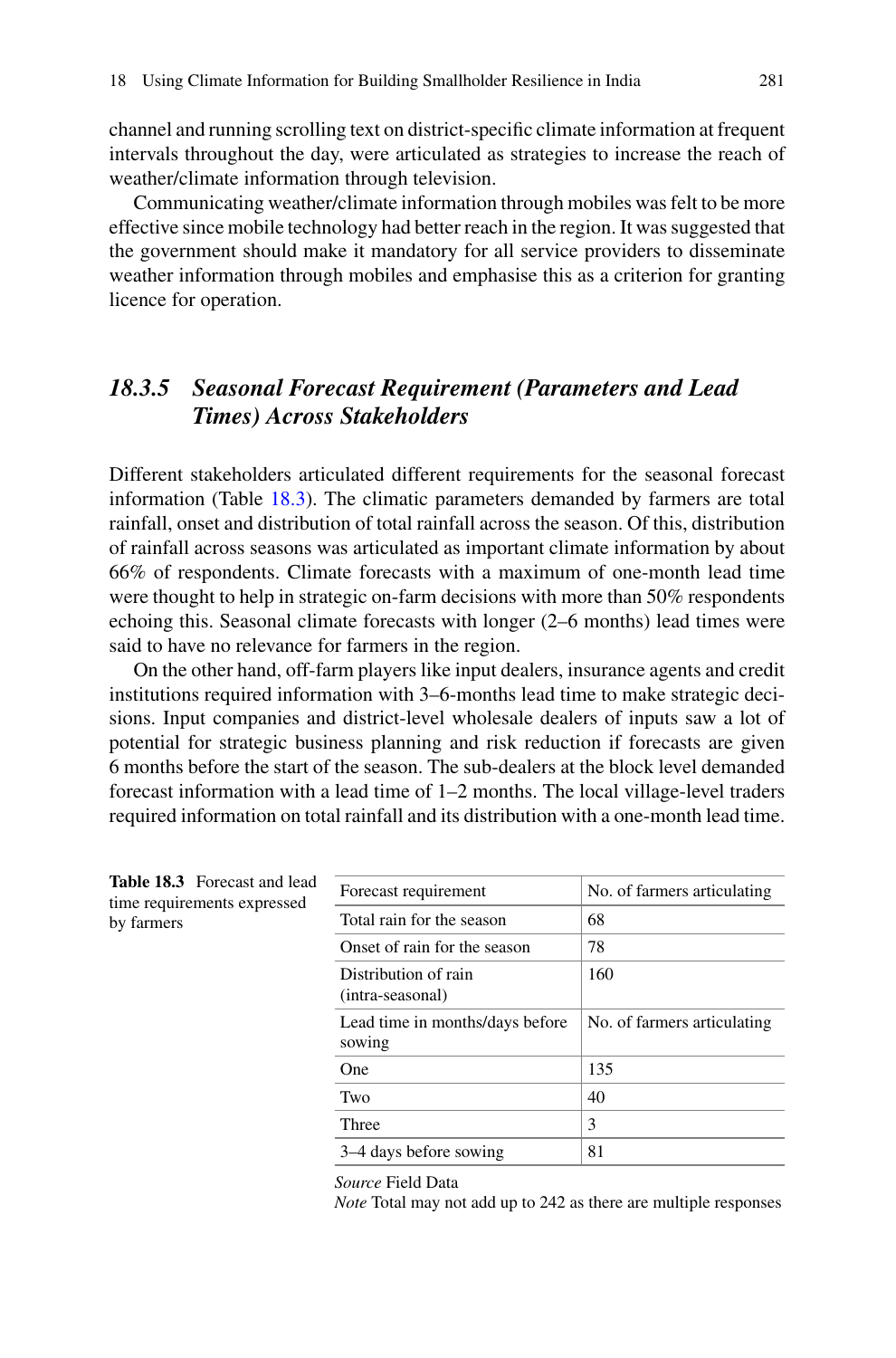Seasonal forecasts specific to a region were found to be of less significance for players beyond farmgate such as district-level traders in agricultural commodities. Their scale of operation was much beyond the region, and hence, climate variability in one region would not affect their business.

# *18.3.6 Communicating Seasonal Climate Forecasts: Role of Decision Analysis*

Communicating SCF is a challenge since the forecast is probabilistic in nature. In SCF when one says there will be 40% chance of a normal rainfall season, one needs to understand that there is 60% chance of this not happening. Conventional methods of forecast communication like weather bulletins through mass media are largely in deterministic mode (provides quantitative value or range of weather parameters expected for a given time and an area). A different mode of communication is needed to communicate SCF given as tercile probabilities, which is an estimate of the likelihood of the rainfall that may occur within the given lead time. A decision analysis framework is more useful to communicate probabilistic SCF, as it is developed based on the principle of reflective learning. The decision analysis framework serves as a decision support tool in assessing the value of seasonal climate forecasts against multiple criteria. It is useful in working out trade-offs between competing objectives and helps to compare relative profitability of the probable decisions/choices that the respondents make based on the forecasts (Carberry et al., [2000\)](#page-13-8). The framework was applied to on-farm decisions with farmers and off-farm decisions with members of the FPC.

Decision support tools like decision tree, decision graph and wonder bean were used to communicate SCF to farmers (Harrison & Williams, [2008;](#page-13-9) Liguton & Hayman, [2010\)](#page-13-10). These tools help the end user to visualise the outcomes of each decision vis-a-vis the associated resource cost and the economic implication of decisions. The decision tree also allows for adding complexities to the decision process. Climatically risky decisions at on-farm and off-farm level were integrated and analysed using the tool. The tool helps visualise the possible scenarios and the outcomes and relate it to their own farming situations. The participants were asked to articulate their assumption on the potential yield and economic returns given the SCF scenarios of normal, above normal and below normal rainfall.

Capacity of the participants on deciphering probabilistic seasonal climate forecasts was built through representing different probabilities of rainfall for the season. The process started from a climatology scenario of equal chances of normal, dry and wet season and varying the probabilities to a great degree among the different options. In order to define the normal season, farmers were asked to share their perceptions based on practical experiences. According to them, normal rainfall amounted to 15 plough rainfall which is 375 mm on the metric scale (one plough rainfall is 25 mm). This corroborated with the 30-year historic average monthly rainfall data for the region during September/October to December.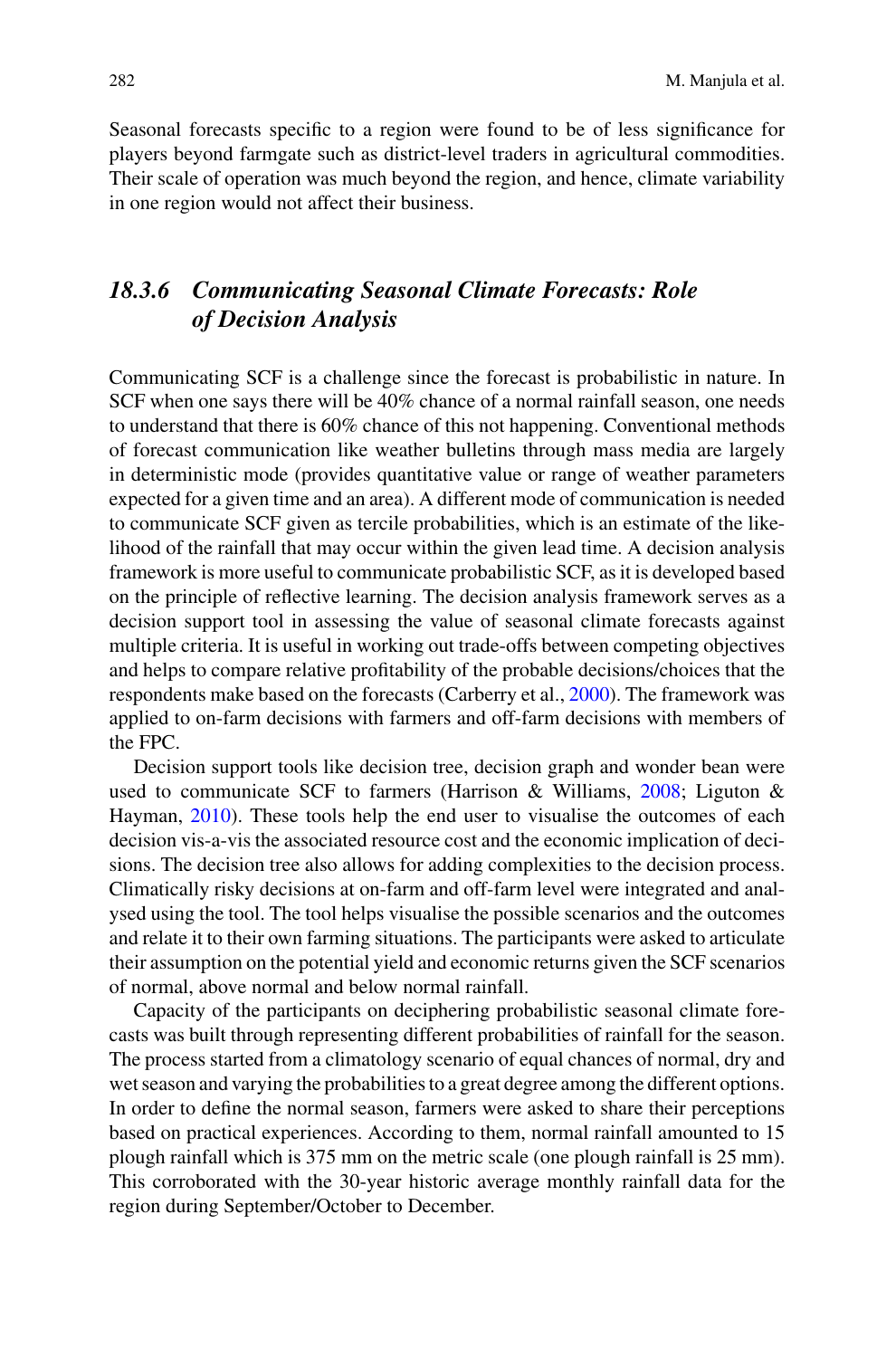

<span id="page-8-0"></span>**Fig. 18.2** Gross margins of crops and crop varieties across different forecast scenarios. *Source* Field Data

Decision tree framework which was used to compare the economics of different decisions was explained using excel sheets. They were given a probability forecast of 60% chance of a normal season, 20% of a dry season and 20% of a wet season. These forecast values were provided by the climate scientists. Given this scenario, the farmers were asked to articulate their crop choices as a first step and the varietal choices for the crops chosen as an added complexity in the second step. The outcome of the exercise is shown in Fig. [18.2.](#page-8-0) Irrigated cotton variety Kaveri jackpot was the best choice given the relative profitability of the crop across the SCF scenarios.

#### *18.3.7 Decision Tree Analysis: Off-Farm Level*

The off-farm actor considered here is the Reddiarchatram Sustainable Agriculture Producer Company Limited (RESAPCOL)—a farmer producer company based in Kannivadi, Reddiarchatram block. Input supply (seeds, fertilisers and pesticides) is one of the key essential services offered by the company to its members at the offfarm level. Here, managing the necessary seed stock by networking with private seed dealers is crucial. The demand side decision of critical concern is advance booking of seeds for the forthcoming cropping season with the private dealers by RESAPCOL. Amount of seeds of the different crops and the varieties to be stocked, phasing out distribution and the nature of transaction (cash/credit) to be extended to sub-dealers are the key supply side decisions. Table [18.4](#page-9-0) gives the outcomes of the off-farm decision analysis.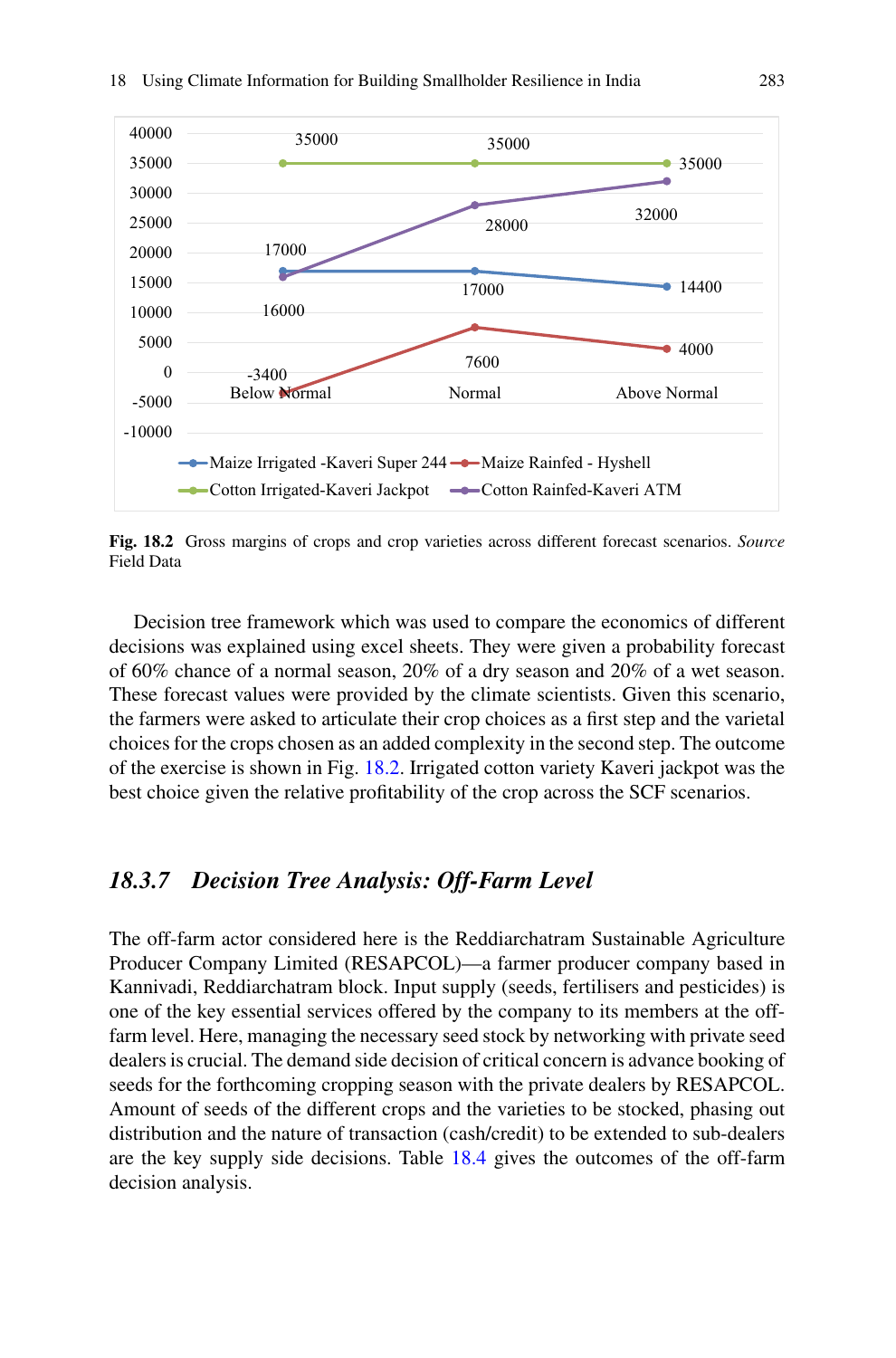| Table 18.4 Outcome of decision analysis exercise with farmer producer company |                |                                                                                                               |                         |               |                         |                                                        |                                           |                                      |
|-------------------------------------------------------------------------------|----------------|---------------------------------------------------------------------------------------------------------------|-------------------------|---------------|-------------------------|--------------------------------------------------------|-------------------------------------------|--------------------------------------|
| Rainfall scenario Probability                                                 | $(\%)$         | $\label{eq:advariance} \begin{array}{ l} \hbox{Advance} \\ \hbox{boking: seed} \end{array}$<br>quantity (ton) | Contingency arrangement |               |                         | 2 months before<br>Quantity<br>purchased<br>the season | Quantity<br>distributed to<br>sub-dealers | Mode and time<br>$\alpha$ of payment |
| Below normal                                                                  | $\overline{c}$ | 3.5                                                                                                           | 50% maize               | $45\%$ cotton | 5% ladies<br>finger     | $\ddot{0}$                                             | demand<br>$25\%$ of                       | Cash on delivery                     |
| Normal                                                                        | $\Im$          |                                                                                                               | $60\%$ maize            | $30\%$ cotton | $10\%$ ladies<br>finger |                                                        | demand<br>$60\%$ of                       | Credit                               |
| Above normal                                                                  | $\overline{c}$ |                                                                                                               | 55% maize               | $35\%$ cotton | $10\%$ ladies<br>finger |                                                        | demand<br>$70\%$ of                       | Credit                               |
| Source Field Data                                                             |                |                                                                                                               |                         |               |                         |                                                        |                                           |                                      |

<span id="page-9-0"></span>

| $\ddot{\phantom{0}}$                                       |
|------------------------------------------------------------|
| hifcome of decision analysis exercise with tarmer producer |
|                                                            |
| $\frac{1}{2}$                                              |
| į                                                          |
|                                                            |
|                                                            |
| )<br>)<br>)                                                |
|                                                            |
| ļ<br>$\overline{\mathbf{C}}$                               |
| $\ddot{\phantom{a}}$<br>18 <sup>2</sup>                    |
| $\tilde{\mathbf{e}}$                                       |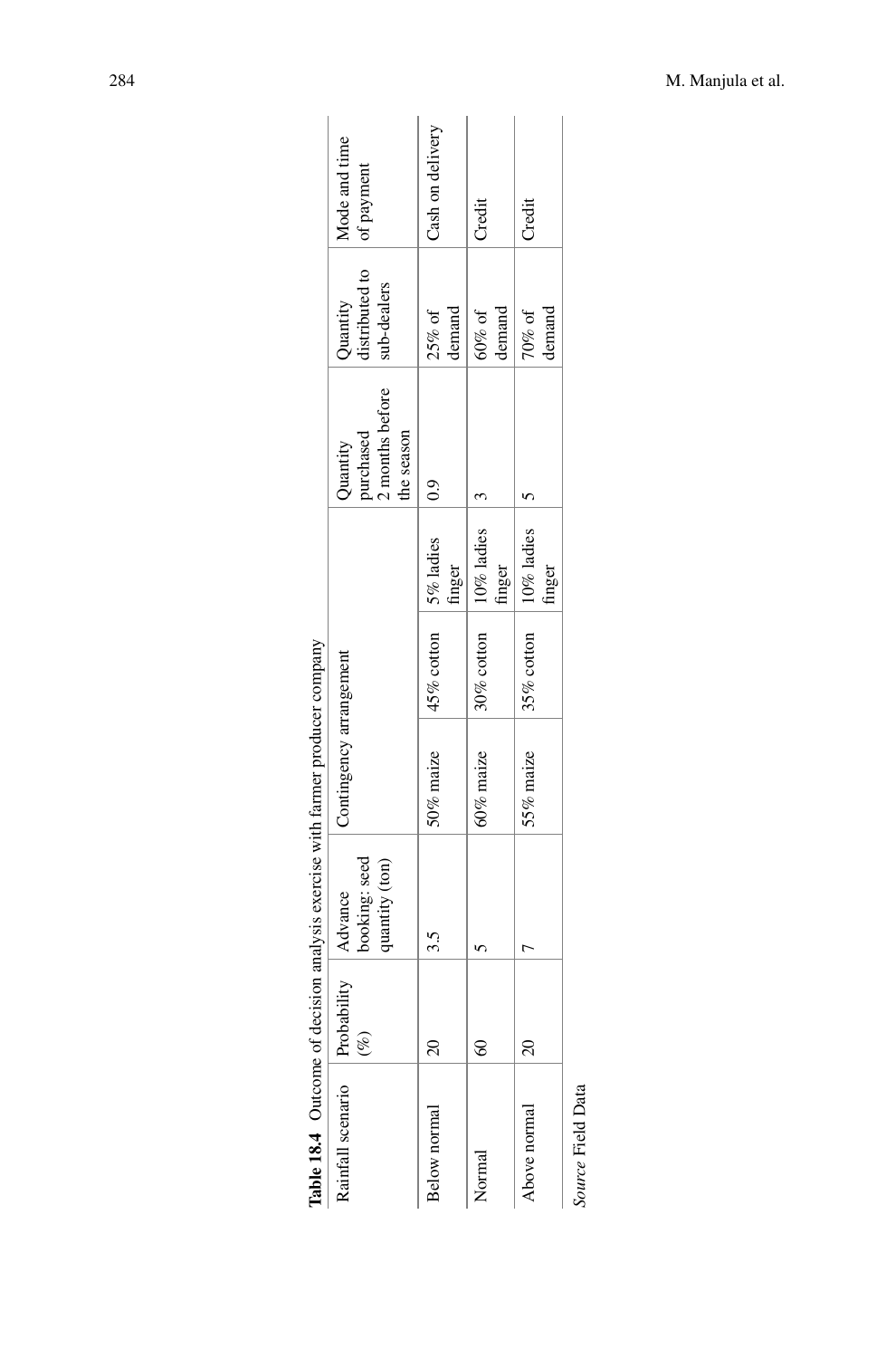# *18.3.8 Relevance of SCF and the Communication Tool for Strategic Planning Across Stakeholders*

The importance of non-climatic factors on strategic decisions was emphasised by most of the players. In the case of farmers, it was the resourcefulness of the individual farmer and their coping capacity that were key drivers of crop choice or varietal choice decisions. The farmers articulated that the production decisions and outcomes are determined by climate variables as well as agronomic and economic factors such as labour, animal traction and credit. The communication cum planning tool used does not account for the non-climatic factors. Hence, the decisions/outcomes of these exercises may not be pertinent to and often are disconnected from the real-life agricultural decisions.

While facilitating the session, it was observed that farmers felt difficulty in articulating their strategic decisions with respect to committed and non-committed costs. This was because farmers normally based their committed and non-committed cost decisions on observation and assessment of actual climatic occurrences in the field. The climate information given to them (probability of a normal/below normal/above normal rainfall year) did not tell them anything about the intra-seasonal distribution and variations. Several of the non-committed cost decisions like intercultural operations, plant protection and top dressing are taken based on the intra-seasonal distribution and variation of rainfall.

Further, it emerges that the majority of key farm decisions are taken in very short lead times. Irrespective of any forecast (scientific or traditional), farmers prepare the land in anticipation of the season. Given the edaphic conditions, choice of the crop as well as variety is based on the onset of the rainfall prior to sowing. With respect to crop choices under rainfed situations, they take up either cotton or maize and the determining factors articulated are a) market price of the previous year/season and b) availability of groundwater to give one or two critical rounds of irrigation.

With respect to sowing decisions, if the onset is normal—i.e. receiving at least 50 mm of rainfall within 3–5 days in late September or early October—farmers start purchasing seeds, mostly hybrid seeds. These seeds are available in the market for immediate cash payment as well as credit. Planning for intercultural operations, top dressing and harvesting are purely based on how the season progresses. Such decisions do not require prior preparation and are taken based on actual occurrences.

For the off-farm player—the Farmer Producer Company and multinational input companies—strategic planning was done on the basis of their historic sales data, the standard acreage under each crop in the region, the ground-level data supplied by their field assistants and data on the existing market share of their competitors. The wholesale dealers will not incur heavy losses even if the forecast information goes wrong because bookings and commitments are initiated before the beginning of the season. Actual transaction of commodities happens after the commencement of the season or just about when it starts.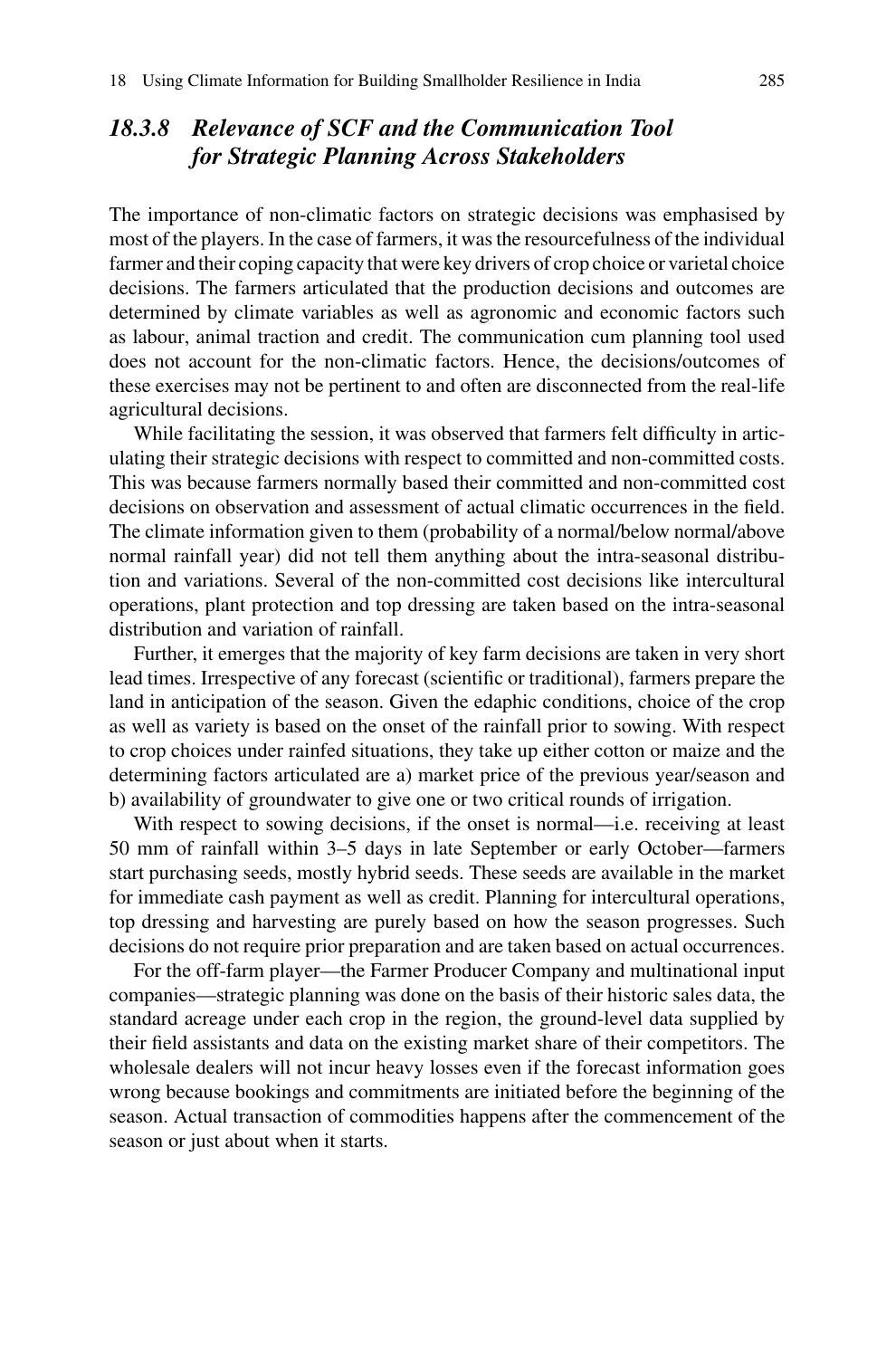<span id="page-11-0"></span>

| <b>Table 18.5</b> Probable<br>decisions based on SCF for<br>different players | Off-farm player                    | Probable decision based on SCF                    |
|-------------------------------------------------------------------------------|------------------------------------|---------------------------------------------------|
|                                                                               | Input wholesalers                  | Stocking rate (managing inventory)                |
|                                                                               | Producer (farmer)                  | Land allocation and crop choice                   |
|                                                                               | Produce aggregator<br>(cotton)     | Plan/influence produce turnover<br>volumes        |
|                                                                               | Produce aggregator<br>(vegetables) | Forecast volume of incoming stock                 |
|                                                                               | Processor (cotton)                 | Help predict cotton quality                       |
|                                                                               | Financial institution<br>(banks)   | Decide on lending ceilings for<br>different crops |
|                                                                               | Wholesale marketing                | Not useful                                        |
|                                                                               |                                    |                                                   |

*Source* Field Data

# *18.3.9 Probable Decisions Based on SCF Across the Value Chain*

Choice of crops and crop variety are the decisions that farmers would base on SCF information (Table [18.5\)](#page-11-0). For the wholesale input dealer at the district level, SCF was more useful in determining the stock of seeds to be maintained before the beginning of the season. It helps them decide on the stock of crops, varieties within these crops and the proportion of different crops. It also helps them to decide the nature and volume of transactions with the sub-dealers. If SCF forecasts a good season, they would extend inputs on credit to the sub-dealers, and if a bad season is predicted, they would prefer a cash-and-carry method. The credit institutions would use the information to decide the target for crop loans for the region as well as loan ceiling for each crop. They will also use the information for withholding or pushing crop loans. Similar experiences have been reported from Brazil (Lemos et al., [2002\)](#page-13-11) and Zimbabwe (Phillips et al., [2002\)](#page-14-11). Likewise, the insurance agents will also use the information to plan their targets and compensation payouts. Several of these decisions by players at the higher end of the agricultural value chain are competitive and often end up being counterproductive to the interests of the resource poor small farmer.

# *18.3.10 Suggestions for Making SCF Relevant for Stakeholders*

Improving the capacities of the end user to interpret and use SCF for decision-making is a primary requirement for the climate forecast to be relevant. Further, SCF with 6-month lead time needs to be followed up with shorter lead times ranging from 1 to 3 months. This will cater to the forecast requirement of the different stakeholders and increase its utility in planning and management decisions. Downscaling to block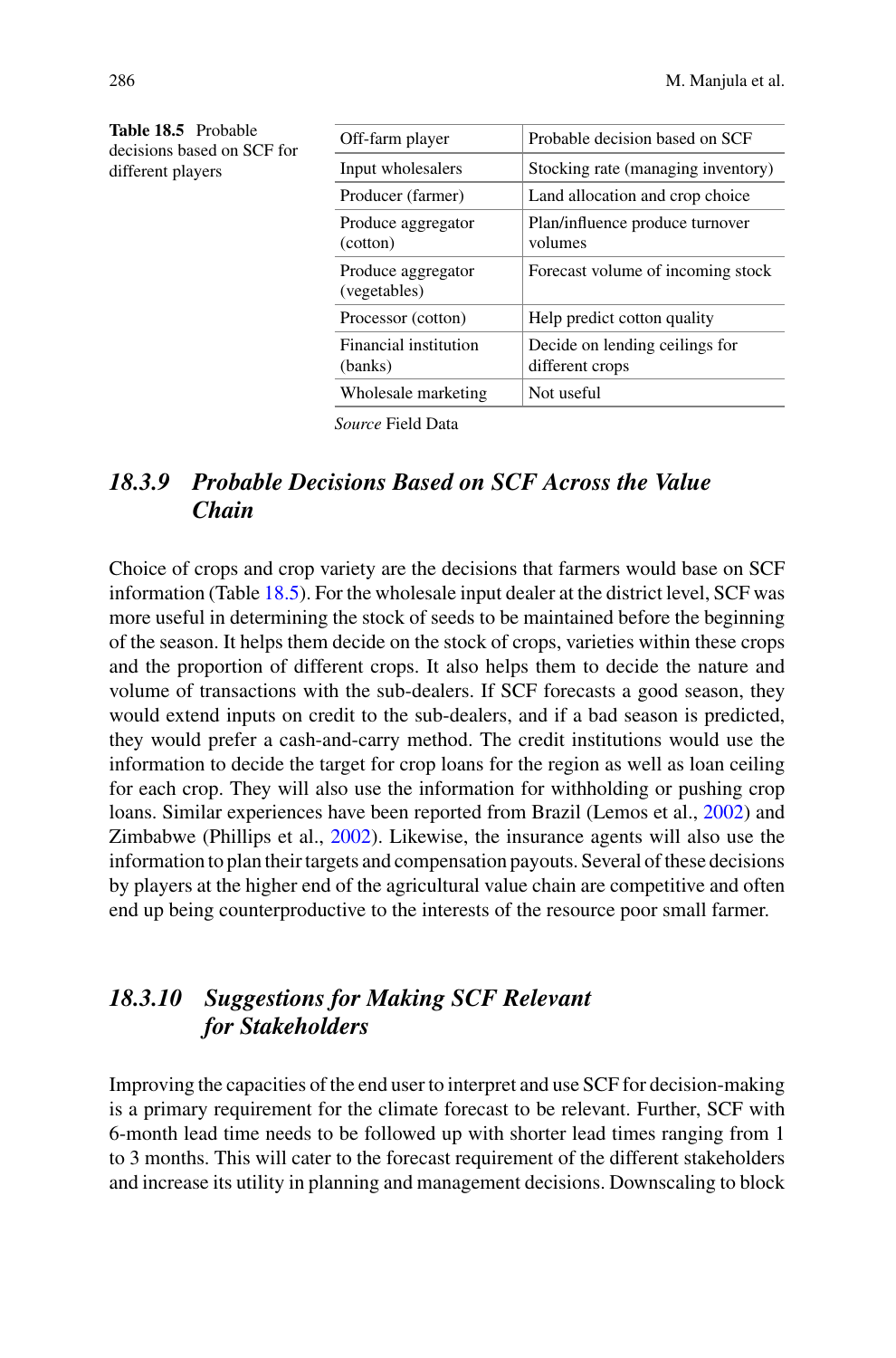level would increase the confidence of the stakeholders on the forecast. SCF needs to be packaged as a seamless forecast that combines with the existing short, medium and extended range weather forecast. SCF models should incorporate dynamics of the microclimate of the region and changes in climate variables post-extreme climate events like flood and drought. SCF should combine traditional knowledge of the region with climate science for improving its communication. SCF should be given along with advisories that build mitigation aspects directed at climate risk reduction. This has been envisaged and integrated in the National Action Plan on Climate Change under the implementation section as part of institutional arrangements for managing climate change agenda (Rattani, [2018\)](#page-14-12).

Resource capacity of the end user plays a major role in determining the utility and uptake of the extended range forecast information. SCF information needs to be backed up with necessary input, and infrastructural and logistic support for the farmers/users to translate to on-field risk reducing action. A strong institutional mechanism to disseminate and implement SCF will help achieve this. The FPO which serves as a nodal agency for shareholding farmers can provide institutional support in terms of input, credit, infrastructural and logistic support to utilise SCF for reducing risk in farming.

#### **18.4 Conclusions**

Seasonal climate forecasts help in inducing risk reducing decisions across the agricultural value chain. However, SCF is only one suite of information on climate and weather that players across the agricultural value chain might use to make decisions. Hence, SCF generated and disseminated for a region needs to be flexible in terms of lead times and complement the existing short and medium range weather forecasts. But incorporation of SCF in decision-making depends a lot on the capacity of the end users in accessing and understanding the forecasts. Further, field-level adaptation action based on these decisions is dependent on the resource capacity of the end users and the presence of an enabling environment (Hansen, 2002). To enhance the usefulness of climate forecast information and advisories, it is essential to identify the decision-relevant attributes of forecast information for specific activities and players in the value chain, and provide forecasts incorporating those attributes. Communication is another crucial element that decides the utility of SCF; hence, appropriate participatory methods need to be adopted to communicate SCF. Capacity building of the end user in understanding, interpreting and using the forecast information for decision-making needs to be taken up for realising better utility of SCF.

The flip side of SCF is that it might sometimes undermine food security in the region by adding to the vulnerability of the primary producers. The forecast information is being put to use for different purposes by players across the value chain. Some of these decisions may be complementary to the primary producer, while some can be competitive and counterproductive to the primary producer. For example, the credit agencies' decision to limit crop lending in anticipation of a forecasted bad season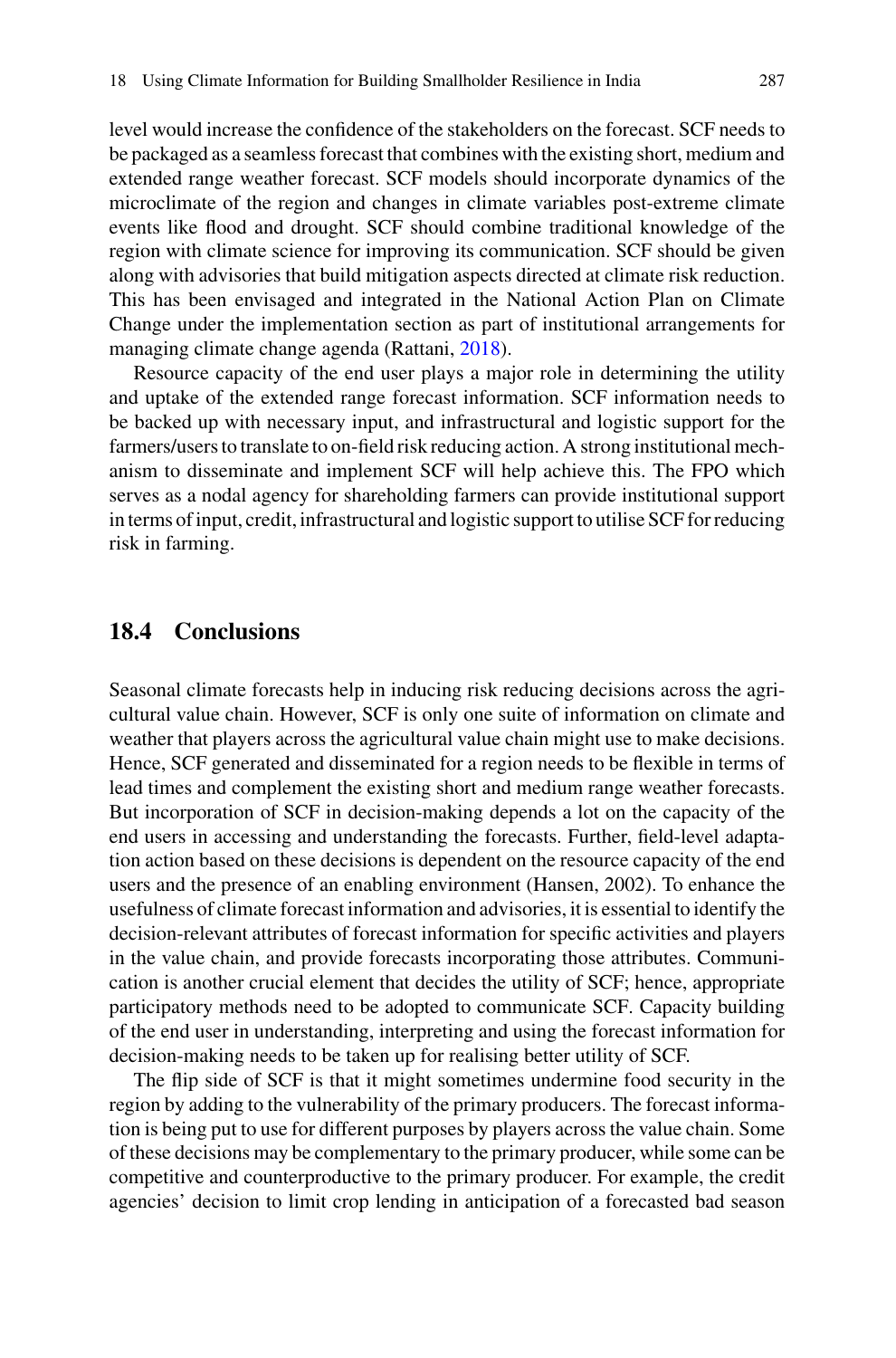can be very detrimental to the primary producers. A case in point is the experience in Brazil and Zimbabwe of financial institutions engaged in extending agricultural credit tightening their credit lending in response to a forecast for increased probability of drought. Similarly, the decision not to promote crop insurance in anticipation of a forecasted bad season by an insurance company can be counterproductive to the primary producers. Hence, efforts for strengthening climate resilience at a regional level need to factor in all these complementary and competitive engagements among the different stakeholders to ensure a win-win situation for all the players across the agricultural value chain.

**Acknowledgement** The authors acknowledge research funding from Australian Agency for International Development (Grant No. 59553).

#### **References**

- <span id="page-13-7"></span>Bahinipati, C. S., & Patnaik, U. (2021). What motivates farm level adaptation in India? A systematic review. In A. K. E. Haque, P. Mukhopadhyay, M. Nepal, & M. R. Shammin (Eds.),*Climate change and community resilience: Insights from South Asia*. Springer.
- <span id="page-13-4"></span>Bruno Soares, M., & Dessai, S. (2016). Barriers and enablers to the use of seasonal climate forecasts amongst organisations in Europe. *Climatic Change, 137*, 89–103.
- <span id="page-13-8"></span>Carberry, P., Hammer, G., Meinke, H., & Bange, M. (2000). The potential value of seasonal climate forecasting in managing cropping systems. In G. L. Hammer, N. Nicholls, & C. Mitchell (Eds.), *Applications of seasonal climate forecasting in agricultural and natural ecosystems* (pp. 167– 181). Atmospheric and Oceanographic Sciences Library (Vol. 21). Springer.
- <span id="page-13-3"></span>Hansen, J.W., & Sivakumar, M. V. K. (2006). Advances in applying climate prediction to agriculture. *Climate Research, 33*(1), 1–2.
- <span id="page-13-6"></span>Hansen, J. W., Baethgen, W., Osgood, D., Ceccato, P., & Ngugi, R. K. (2007). Innovations in climate risk management: Protecting and building rural livelihoods in a variable and changing climate. *Journal of Semi-Arid Tropical Agricultural Research, 4*(1), 1–38.
- <span id="page-13-5"></span>Hansen, J., Mason, S., Sun, L., & Tall, A. (2011). Review of seasonal climate forecasting for agriculture in sub-Saharan Africa. *Experimental Agriculture, 47*(2), 205–240.
- <span id="page-13-9"></span>Harrison, M., & Williams. J. B. (2008). Communicating seasonal forecasts. In A. Troccoli, M. Harrison, D. L. T. Anderson, & S. J. Mason (Eds.), *Seasonal climate: Forecasting and managing risk* (pp. 293–314). NATO Science Series. Springer.
- <span id="page-13-1"></span>Jones, L. M., Koehler, A. K., Trnka, M., Balek, J., Challinor, A. J., Atkinson, H. J., & Urwin, P. E. (2017). Climate change is predicted to alter the current pest status of *Globodera pallida* and *G. rostochiensis* in the United Kingdom. *Global Change Biology*, *23*(11), 4497–4507.
- <span id="page-13-0"></span>Legler, D. M., Bryant, K. J., & O'Brien, J. J. (1999). Impact of ENSO-related climate anomalies on crop yields in the US. *Climatic Change, 42*, 351–375.
- <span id="page-13-11"></span>Lemos, M. C., Finan, T. J., Fox, R. W., Nelson, D. R., & Tucker, J. (2002). The use of seasonal climate forecasting in policymaking: Lessons from Northeast Brazil. *Climatic Change, 55*(4), 479–507.
- <span id="page-13-10"></span>Liguton, J. P., & Hayman, P. (2010). Communicating and using seasonal climate forecasts: A challenge crossing national, organizational, and disciplinary boundaries. *Philippine Journal of Development*.
- <span id="page-13-2"></span>Lipper, L., Thornton, P., Campbell, B. M., Baedeker, T., Braimoh, A., Bwalya, M., Caron, P., Cattaneo, A., Garrity, D., Henry, K., Hottle, R., Jackson, L., Jarvis, A., Kossam, F., Mann, W., McCarthy, N., Meybeck, A., Neufeldt, H., Remington, T., Sen, P. T., Sessa, R., Shula, R., Tibu, A.,